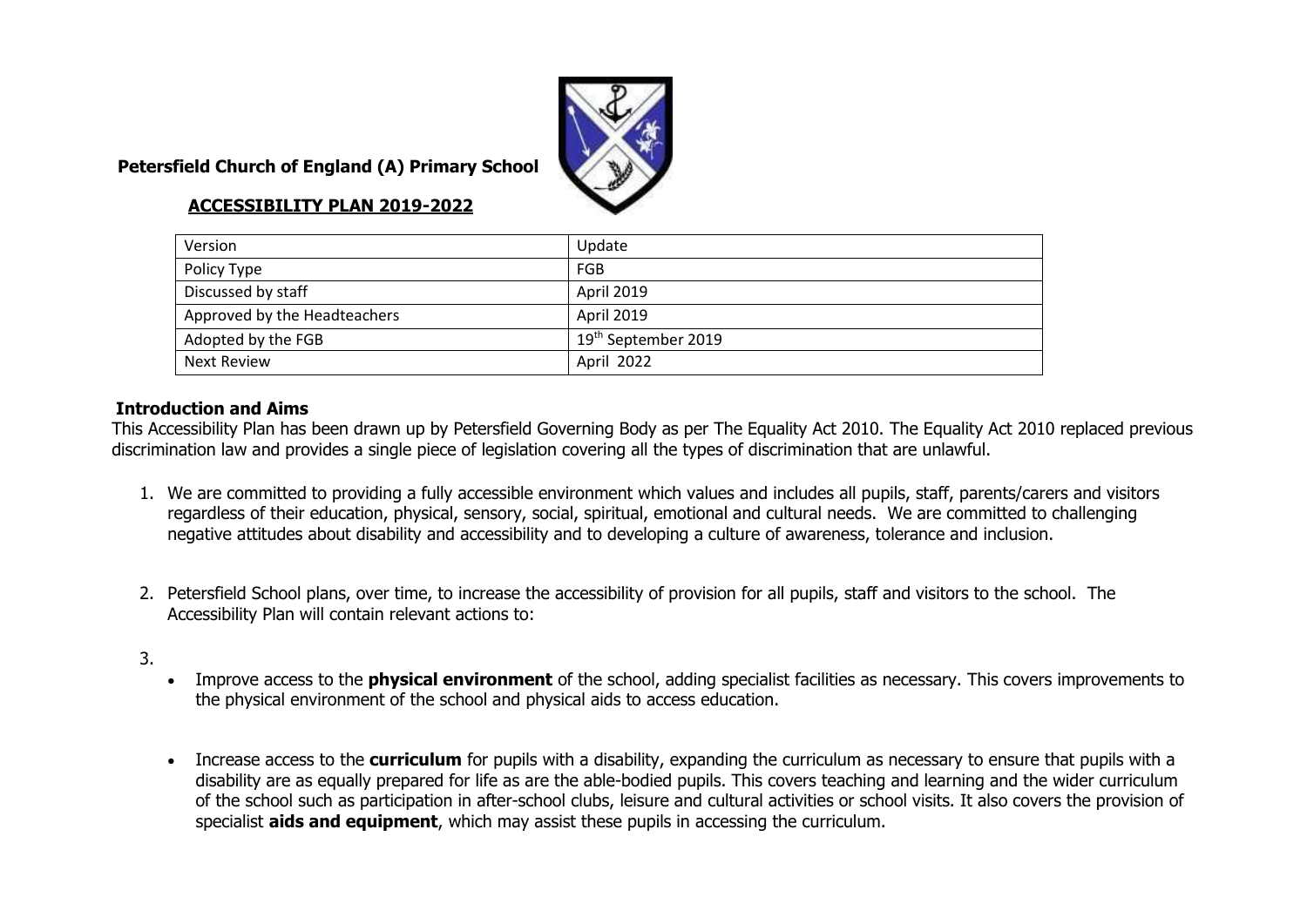- Improve the delivery of **written information** to pupils, staff, parents/carers and visitors with disabilities. Examples might include handouts, timetables, textbooks and information about the school and school events. The information should be made available in various preferred formats within a reasonable time frame when required.
- 5. Attached are Action Plans, relating to these key aspects of accessibility. These plans will be reviewed and adjusted on an annual basis. New Plans will be drawn up every three years.
- 6. We acknowledge that there is a need for ongoing awareness raising and training for staff and governors in the matter of disability discrimination and the need to inform attitudes on this matter.
- 7. The Accessibility Plan should be read in conjunction with the following policies, strategies and documents:
	- Curriculum
	- School Aims and Purpose
	- Equality information and objectives
	- SEND & Inclusion Policy
	- Staff Development
	- Health & Safety (including off-site safety)
	- Behaviour Policy
	- Supporting pupils with medical conditions policy
	- Asset Management Plan
- 8. The Accessibility Plan will be on the school website.
- 9. The School's complaints procedure covers the Accessibility Plan.

10. Information about our Accessibility Plan will be published in the Parent Information Pack.

- 11. We gather information about any disability or health condition in early communications with parents and carers of children who are new to school. For parents and carers of children already at the school, we ask parents to keep the school informed of any changes to the information they have provided.
- 12. The Plan will be monitored through the Resources and Standards Committees of the Governors.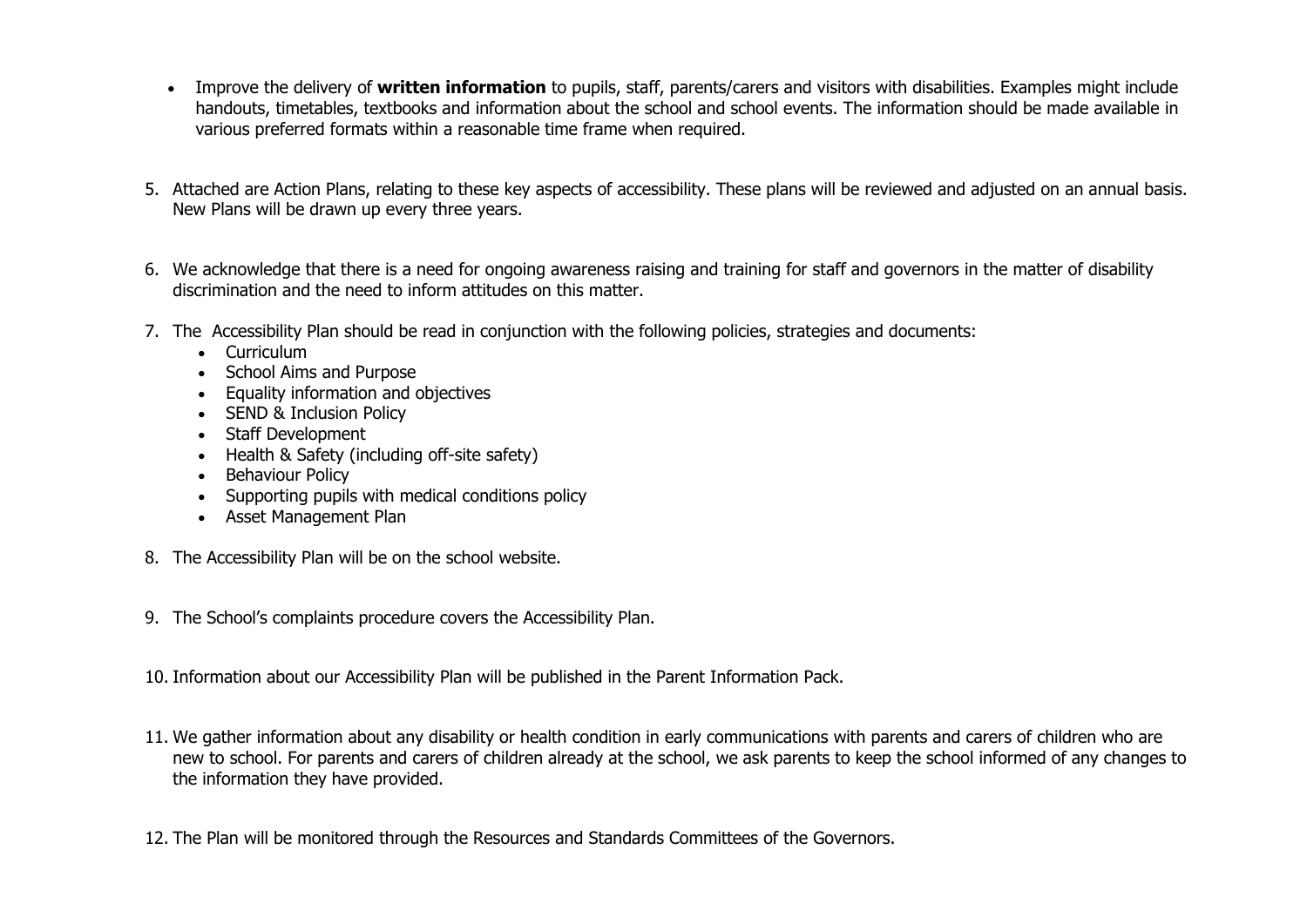13. The Plan may be monitored by Ofsted as part of their inspection cycle.

This policy was agreed by the Governing Body in April 2019 and will be reviewed in April 2020 and will be reviewed in April 2021.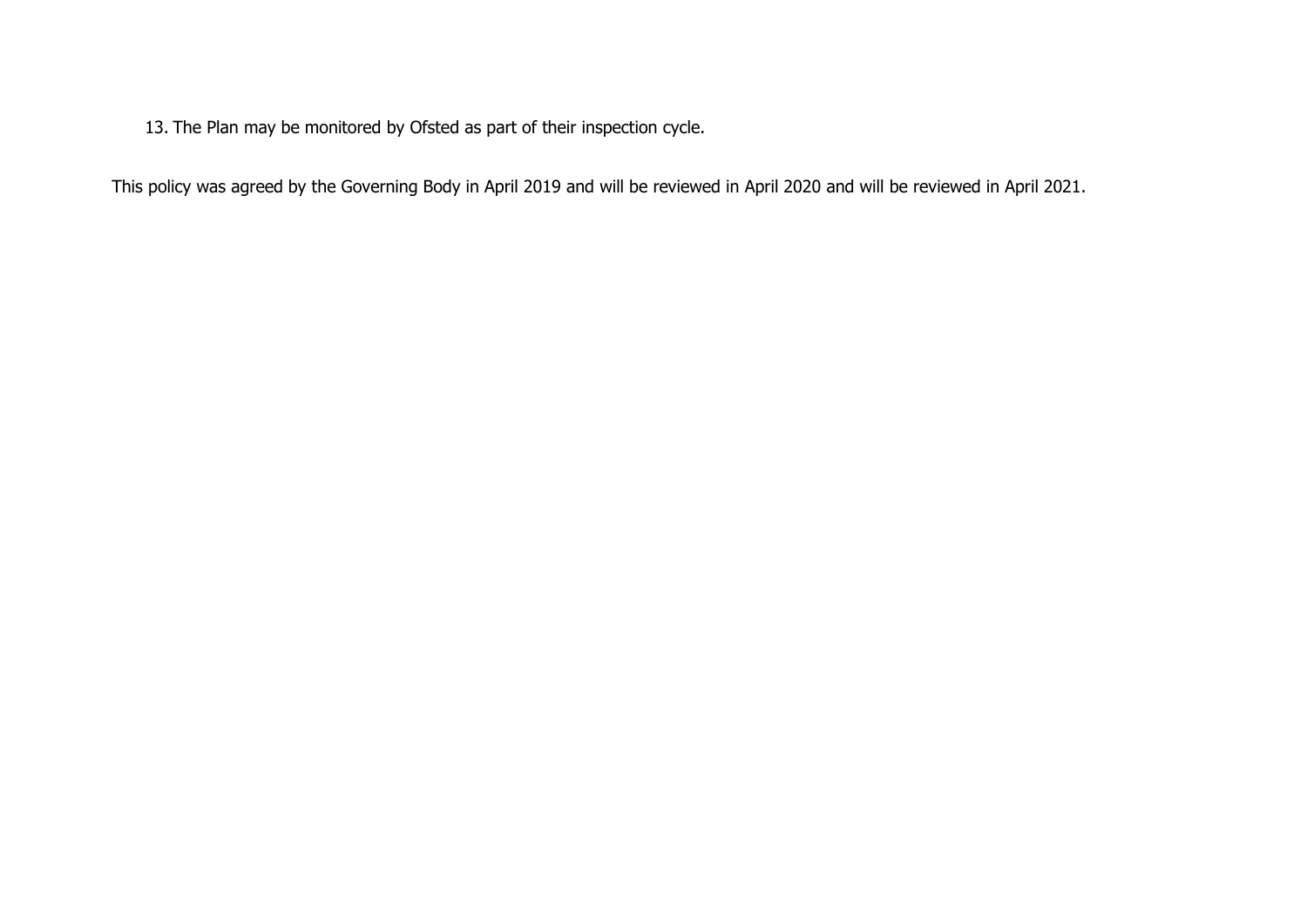## **Improving the Physical Access at Petersfield School**

| <b>Targets</b>                                                                                       | <b>Actions</b>                                                                                                                 | <b>Responsibility</b>                               | <b>Success Criteria</b>                                                                                                                                                                                                                                                                                                                                      | <b>Timescale</b>                                                                                                                                |
|------------------------------------------------------------------------------------------------------|--------------------------------------------------------------------------------------------------------------------------------|-----------------------------------------------------|--------------------------------------------------------------------------------------------------------------------------------------------------------------------------------------------------------------------------------------------------------------------------------------------------------------------------------------------------------------|-------------------------------------------------------------------------------------------------------------------------------------------------|
| To review having an accessible<br>disabled parking bay, if needed, for a<br>disabled child           | Contact council on a bay<br>outside the school                                                                                 | $H/T$ `s                                            | Child with needs are able to<br>access the school site when<br>required                                                                                                                                                                                                                                                                                      | Ongoing                                                                                                                                         |
| To improve the lighting in school                                                                    | When considering new<br>lighting, ensure compliance<br>with H&S quidelines and is<br>suitable for pupils with<br>special needs | Contractors, H & S<br>team, H & S Govs,<br>$H/T$ `s | Lighting is adequate in all<br>areas of the school                                                                                                                                                                                                                                                                                                           | New LED lighting<br>is being<br>considered, when<br>finances allow.                                                                             |
| To be aware of the access needs of<br>any disabled children, staff,<br>governors and parents, carers | To create access plans for<br>individual disabled children,<br>staff, governors or parents<br>as part of the PLP process.      | SENDCo, H/Ts, Govs                                  | A rolling programme of needs<br>analysis -supported by the PLP<br>review system<br>Space is clearly identifiable                                                                                                                                                                                                                                             | Annual reminder<br>to parents, carers<br>through<br>newsletter to let<br>us know if they<br>have problems<br>with access to<br>areas of school. |
| To draw up a personal emergency<br>evacuation/invacuation plan for any<br>disabled pupils.           | Ensure all staff are aware of<br>their responsibilities in<br>evacuation/invacuation and<br>have read relevant policies        | All staff and govs                                  | Ensure any disabled people<br>can be safely<br>evacuated/invacuated<br>Any disabled pupils and staff<br>working with them are safe in<br>the event of a fire or any<br>emergency situation.<br>There is constant<br>supervision for disabled<br>children who would need help<br>in an emergency event.<br>Disabled people in wheelchairs<br>can be evacuated | Ongoing to meet<br>changing needs.                                                                                                              |
| Ramp by KS1 entrance is fit for<br>purpose                                                           | Ensure this is well-<br>maintained and suitable for<br>wheelchair users                                                        | Caretaker, H & S<br>govs, H/Ts                      | People with disabilities can<br>access school site safely                                                                                                                                                                                                                                                                                                    | Ongoing, to be<br>monitored closely<br>and audited,                                                                                             |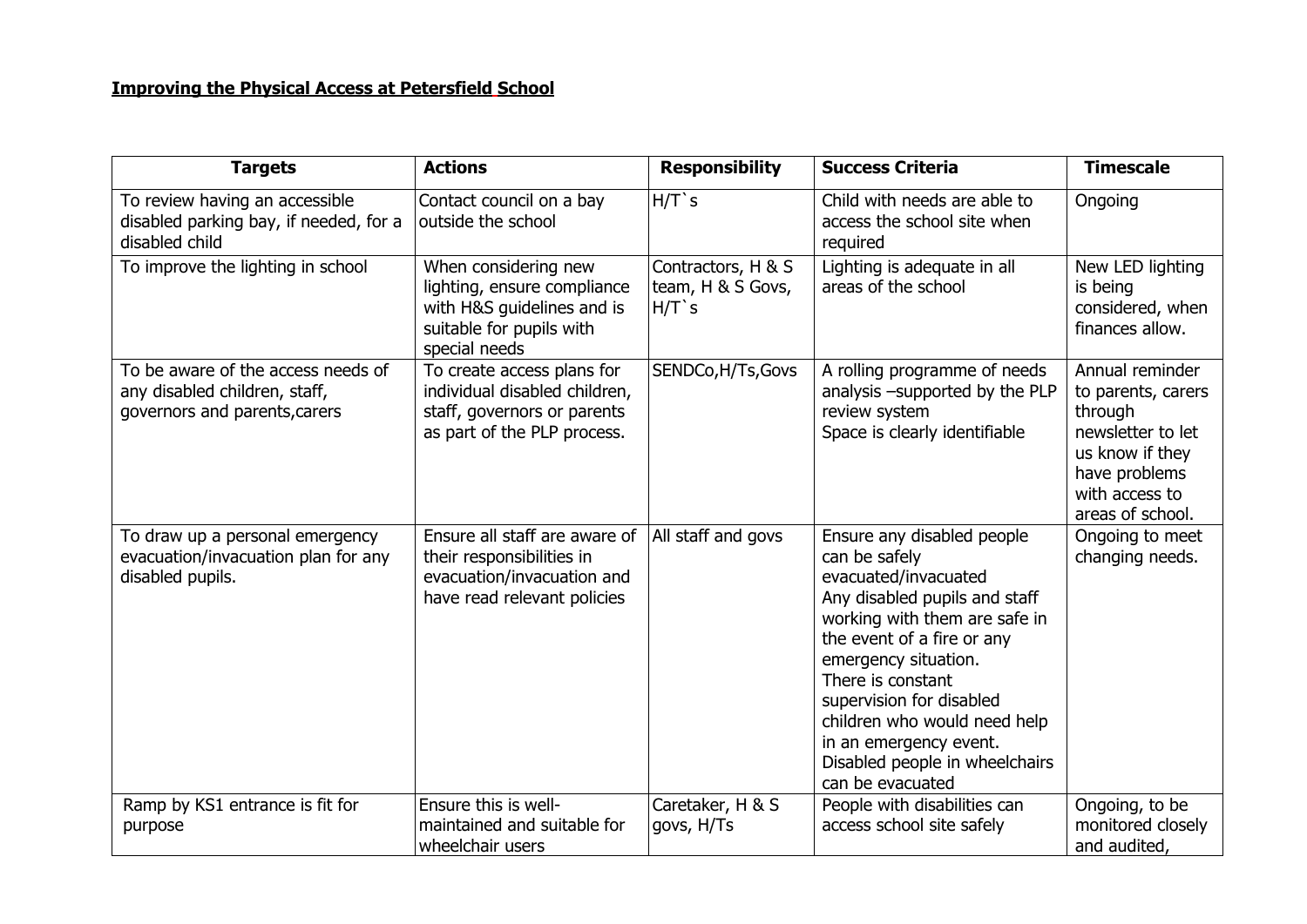## **Improving the Curriculum Access at Petersfield School**

| <b>Targets</b>                                                                                                                                                                                                            | <b>Actions</b>                                                                                                                                                                                                                                         | <b>Responsibility</b>     | <b>Success Criteria</b>                                                                                                                                                                                                                                                              | <b>Timescale</b>                                         |
|---------------------------------------------------------------------------------------------------------------------------------------------------------------------------------------------------------------------------|--------------------------------------------------------------------------------------------------------------------------------------------------------------------------------------------------------------------------------------------------------|---------------------------|--------------------------------------------------------------------------------------------------------------------------------------------------------------------------------------------------------------------------------------------------------------------------------------|----------------------------------------------------------|
| Our school offers a<br>differentiated curriculum<br>for all pupils.                                                                                                                                                       | Develop teacher<br>knowledge about how<br>to adapt the curriculum<br>to meet the needs of<br>children who are<br>working at an age level<br>significantly below their<br>peers.<br>Appropriate training for<br>staff, including teaching<br>assistants | C/Ts, SENDCo, H/Ts, Govs  | Lesson observations<br>provide evidence of<br>appropriate<br>differentiation for these<br>pupils<br>Pupils make good<br>progress<br>The curriculum is<br>reviewed to ensure it<br>meets the needs of all<br>pupils.                                                                  | Ongoing to meet<br>changing needs.                       |
| Provision of a diversity of<br>equipment, materials and<br>consumable resources to<br>improve access where<br>required e.g. writing<br>blocks, pencils, coloured<br>overlays, paper,<br>computers, enlarged texts<br>etc. | All pupils have access to<br>the most appropriate<br>equipment to support<br>their needs.<br>Review Visuals, reduced<br>language, ICT Hardware<br>etc. Advanced planning to<br>ensure integration with all<br>pupils                                   | C/Ts, SENDCo, H/Ts        | PLP's are in place for<br>disabled pupils, and all<br>staff are aware of pupils'<br>needs. Increase in access<br>to the Curriculum<br>Teachers fully aware of<br>options to optimise<br>strategies of inclusion and<br>able to be proactive in<br>making appropriate<br>adjustments. | Ongoing to meet<br>changing needs.                       |
| Classrooms are optimally<br>organised to promote the<br>participation and<br>independence of all<br>pupils.                                                                                                               | Review and implement a<br>preferred layout of<br>furniture and equipment<br>to support the learning<br>process in individual class<br>bases, being aware of<br>needs, eg hearing, visual,<br>sensory needs                                             | C/Ts, SENDCo, H/Ts        | Classrooms regularly<br>rearranged to promote<br>the needs of all pupils in<br>the setting.<br>Pupils have clear<br>understanding of<br>expectations                                                                                                                                 | At least half termly, or<br>more often, when<br>required |
| All out-of-school activities<br>are planned to ensure the<br>participation of the whole<br>range of pupils                                                                                                                | Review all out-of-school<br>provision to ensure<br>compliance with<br>legislation All out-of-                                                                                                                                                          | H/Ts, Puffins staff, C/Ts | Increase in access to all<br>school activities for all<br>pupils                                                                                                                                                                                                                     | Ongoing                                                  |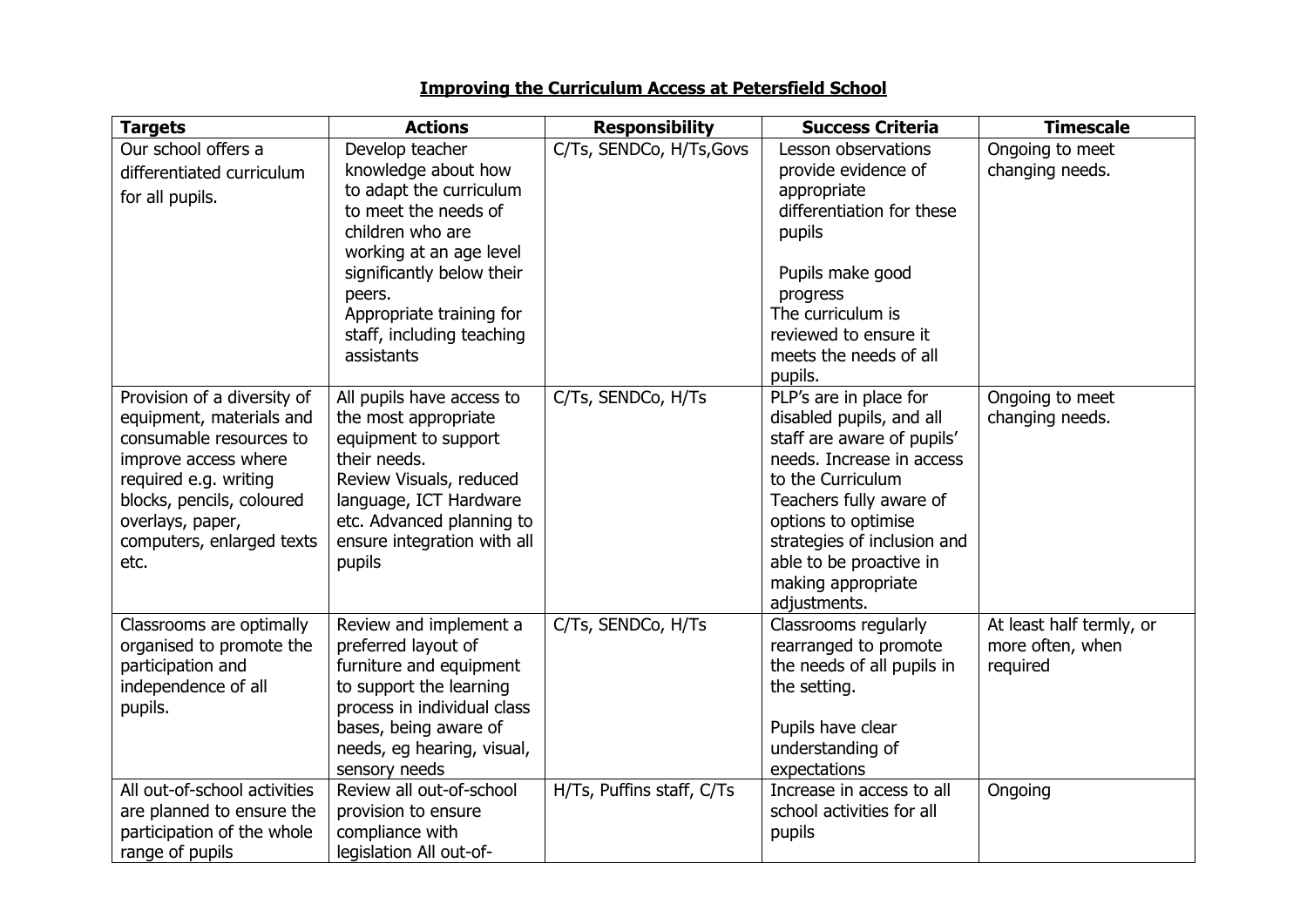|                                                                                                                                                                          | school activities will be<br>conducted in an inclusive<br>environment with<br>providers that comply<br>with all current and future<br>legislative requirements                                  |      | Pupils in our out of<br>school hours club are<br>treated with same degree<br>of respect for accessibility<br>as all pupils with<br>disabilities.                      |           |
|--------------------------------------------------------------------------------------------------------------------------------------------------------------------------|-------------------------------------------------------------------------------------------------------------------------------------------------------------------------------------------------|------|-----------------------------------------------------------------------------------------------------------------------------------------------------------------------|-----------|
| CPD programme for all<br>staff on equality and<br>inclusivity                                                                                                            | Review staff<br>understanding of the<br>Equalities Act and it's<br>implementation in school<br>Staff meetings and INSET                                                                         | H/Ts | All staff to be aware of<br>the diversity of pupils<br>needs and to demonstrate<br>inclusivity and sensitivity<br>at all times<br>Pupils' needs to be<br>acknowledged | Ongoing   |
| Develop a whole school<br>approach to mental<br>wellbeing and provide all<br>staff with the awareness<br>and skills to support the<br>mental wellbeing of all<br>pupils. | Development of whole<br>school policy for well<br>being<br>Staff training on YMCA<br>resilience materials<br>Embedding of a whole<br>school approach to<br>support well-being and<br>resilience | H/Ts | All class teachers and<br>TA's know their children<br>and their individual<br>situations and challenges<br>well                                                       | Summer 19 |

# **Improving the Delivery of Written Information at Petersfield School**

| <b>TARGET</b>           | <b>Action</b>                 | <b>Responsibility</b>    | <b>Success Criteria</b>  | <b>Timescale</b>           |
|-------------------------|-------------------------------|--------------------------|--------------------------|----------------------------|
| Availability of written | Review all current school     | H/Ts, Govs, office staff | Delivery of school       | Accessibility Plan revised |
| material in alternative | publications and promote      |                          | information to           | and approved by FGB to     |
| formats                 | the availability in different |                          | parents/carers and the   | be uploaded to website     |
|                         | formats on request for        |                          | local community improved | April 2019                 |
|                         | those that require it         |                          |                          |                            |
|                         |                               |                          | All school information   | Ongoing                    |
|                         | Make available school         |                          | available for all.       |                            |
|                         | website, brochures,           |                          |                          |                            |
|                         | school newsletters and        |                          |                          |                            |
|                         | other information for         |                          |                          |                            |